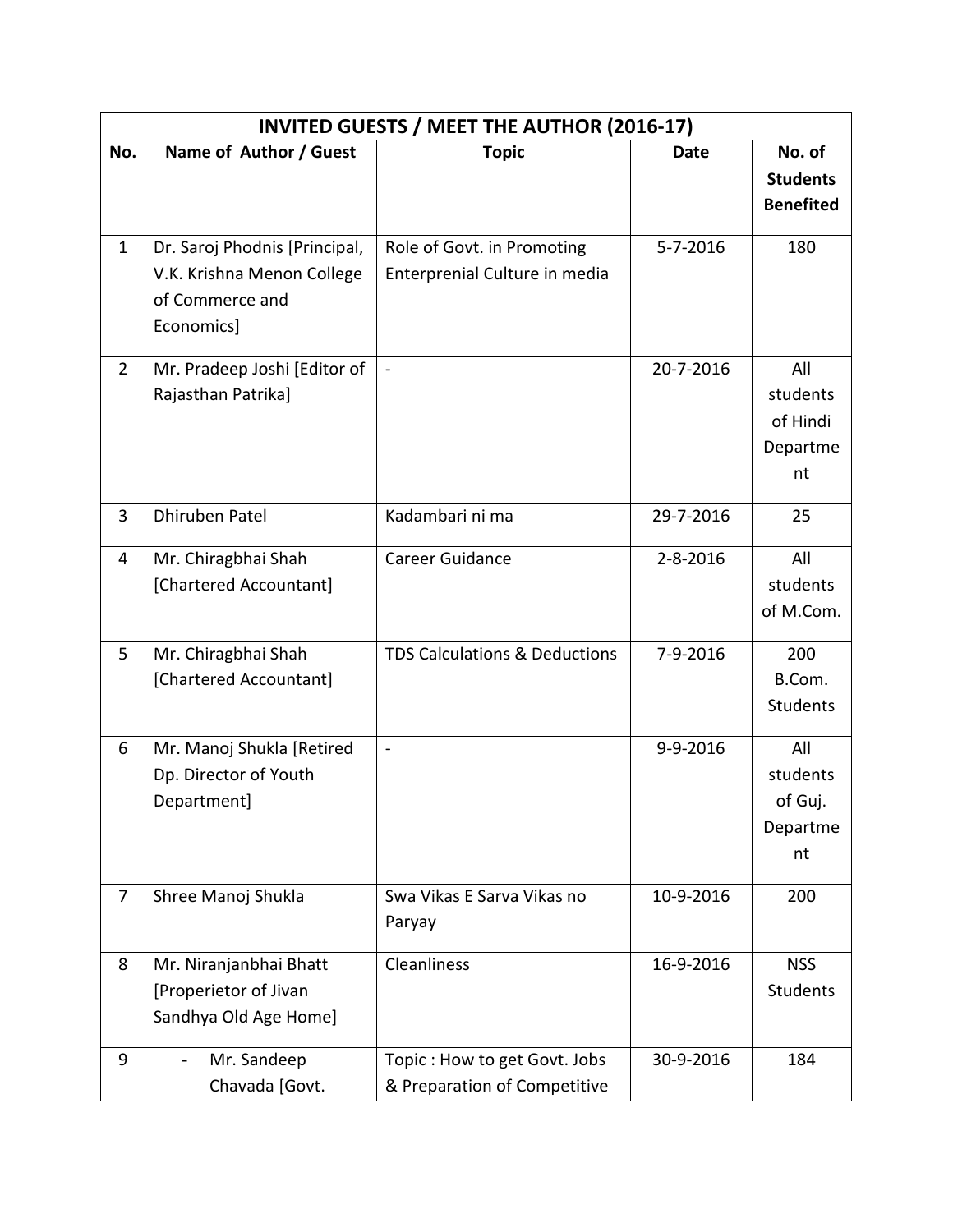|    | Officer]                                                                       | Exams                                                                                                       |           |                                        |
|----|--------------------------------------------------------------------------------|-------------------------------------------------------------------------------------------------------------|-----------|----------------------------------------|
|    | Smt. Urmila Patel<br>[Govt. Officer]                                           | Distributed material<br>regarding it of 1,21,750<br>pages distributed                                       |           |                                        |
| 10 | Shree Ghanshyam Guruji                                                         | Late President of the Institute<br>Shree Ramdada's Memorial<br>Letcture - Vaman thi Virat<br>Sudhi ni yatra | 1-10-2016 | All<br>students<br>of the<br>Institute |
| 11 | Dr. Anand Vyas<br>[Pramukhswami Arts and<br>Science College]                   | T.S. Eliot as a critic                                                                                      | 6-10-2016 | 127                                    |
| 12 | Dr. Shaheriyar Zaveri                                                          | Awareness regarding "Follow<br>Trafic Rules"                                                                | 10-2-2017 | 215<br>[B.Com.<br>Semester<br>4]       |
| 13 | Dr. Mandaben                                                                   | <b>Indian Women Leaders</b>                                                                                 | 20-2-2017 | 62                                     |
| 14 | Dr. Vijayaben Yadav                                                            | Indian Women before Mutiny<br>[Era of Maratha and Mughal]                                                   | 21-2-2017 | 62                                     |
| 15 | Dr. Vijayaben Yadav                                                            | Role of Indian Women in<br>Indian Independence<br>Movement                                                  | 22-2-2017 | 62                                     |
| 16 | Dr. Shirinben Mehta                                                            | Contributiion of Indian Women<br>from Mutiny to Arrival of<br>Mahatma Gandhi                                | 23-2-2017 | 62                                     |
| 17 | Dr. Pritiben Tiwari                                                            | Any Basent, Saraladeri<br>Chaudhari                                                                         | 25-2-2017 | 62                                     |
| 18 | Dr. Mehboobbhai                                                                | Contribution of Indian Women<br>in the Era of Mahatma Gandhi                                                | 27-2-2017 | 62                                     |
| 19 | <b>Bharatiben Parmar</b><br>[Co-operative<br>member, SEWA]<br>Sayraben [Muslim | Indian Women's Struggle -<br>Fight for the Rights of Women                                                  | 27-2-2017 | 62                                     |